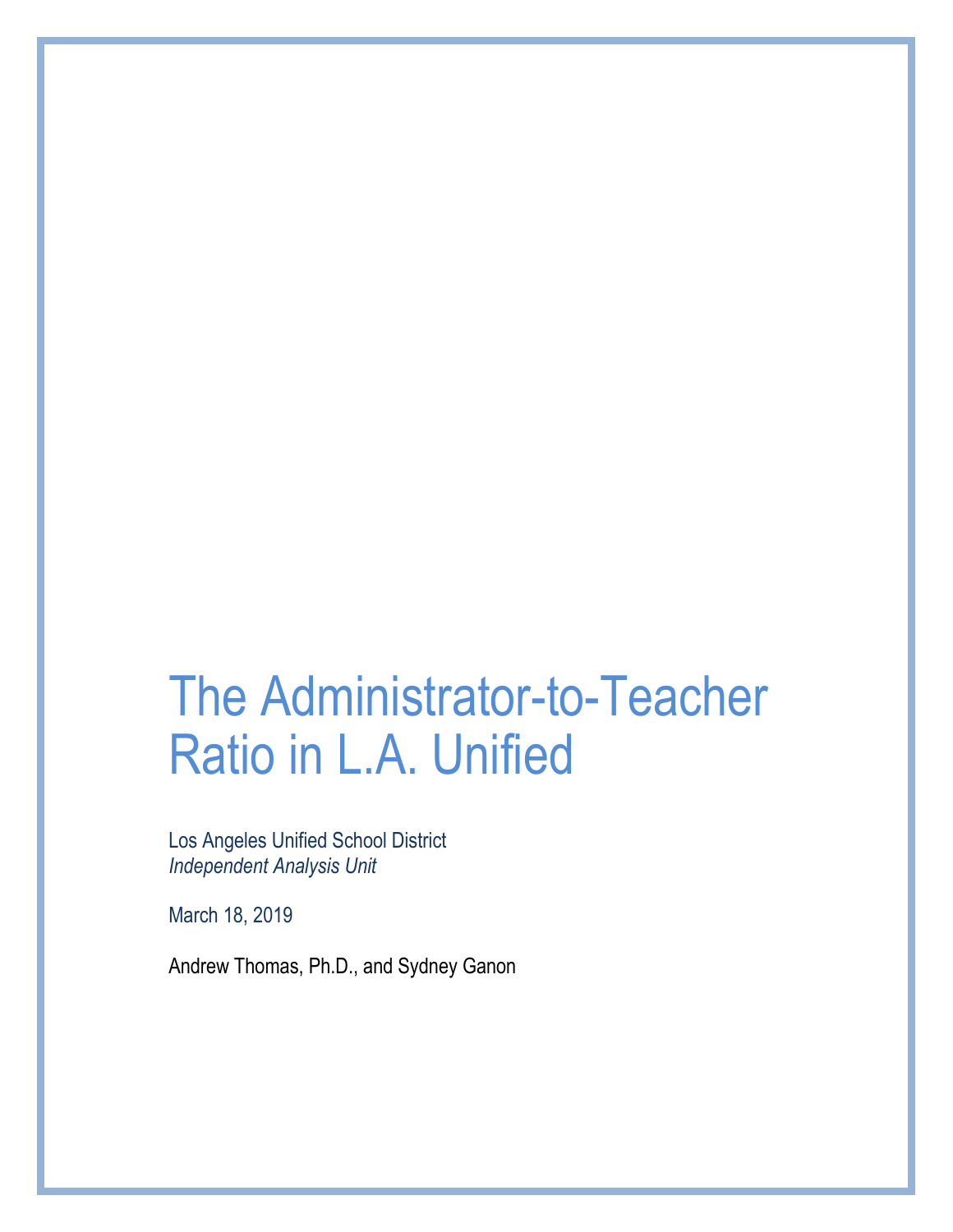### **EXECUTIVE SUMMARY**

**State law stipulates that school districts must have** *administrator-to-teacher ratios (ATRs)* **of no more than 8 administrators for every 100 teachers***.* The law, laid out in California Education Code (EDC), §§ 41400-41407, could also be framed as requiring districts to employ at least 12.5 teachers for every 1 administrator.

The District complied with this rule before 2014 when state and district requirements dictated most school staffing. However, **since the Local Control Funding Formula (LCFF) took full effect in 2015-2016, L.A. Unified has been unable to meet the terms of the ATR requirement**.

In 2017-2018, as reported in the audited financial report, the District employed only 11.7 teachers for every administrator. **This violation of state law could result in penalties in the tens of millions of dollars**. Fortunately, the District has not yet had to pay any fines because the legislature has waived this ratio requirement each year. However, L.A. Unified cannot count on these waivers to continue and may have to pay penalties in the future.

Eliminating administrative positions may be undesirable for several reasons:

- a. Since the ratio is not based on research, reducing staff to meet it may interfere with efforts to improve schools;
- b. Reducing administrators could entail restricting school-based autonomy; and
- c. Many of the statutorily "excess" administrators are needed to provide supplemental services for high-needs students (e.g. targeted student population program advisors) or to comply with court orders (e.g., magnet coordinators).

Hiring approximately 2,000 more teachers while maintaining the current number of administrators would also bring the District into compliance. However, this plan would require generating more than \$200 million in new ongoing revenue.

Alternately, the District could try to remove the ratio requirement from the Education Code, or amend the law, which is a course of action the Superintendent's staff has explored for several years. **Amending the law to exempt all mandated or supplemental administrators from the ATR, which would preserve local decision makers' ability to decide how best to provide supplemental services to high-needs students, would benefit the District**.

This informative provides an explanation and historical overview of the ATR and presents alternative courses of action to address the issue. Central questions include:

- 1. How is the ATR calculated?
- 2. What is the recent ATR across the District, in local districts, and at school sites?
- 3. What are the alternatives for complying with current regulations or amending the law?
- 4. How do these alternatives affect the ATR?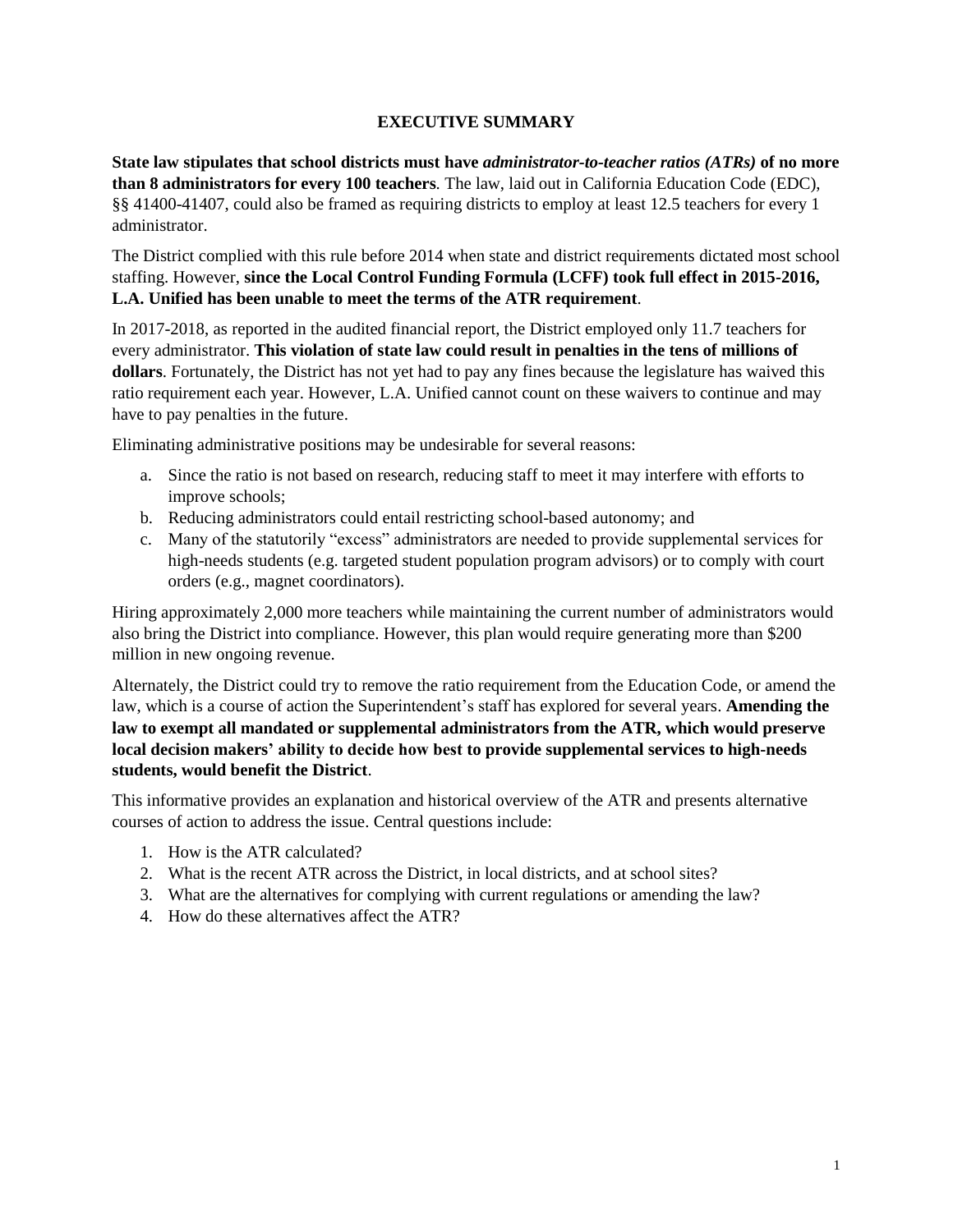#### **INTRODUCTION**

**California Education Code stipulates that school districts may employ 8 administrators for every 100 teachers,** or 12.5 teachers for every administrator (Cal. EDC, §§ 41400-41407). The maximum administrator-to-teacher ratio (ATR) can be expressed several ways: 8 per hundred, 0.08, 8%, or simply 8.

Historically, L.A. Unified has complied with the rule, which was introduced as a part of the massive rewriting of the Education Code in 1976. But in the last few years, the District has fallen out of compliance. In 2017-2018, for example, the ATR reported in the audited financial report was 8.54 per hundred (or 1 administrator per 11.7 teachers), which means the District employed 149 more administrative employees than permitted by the ATR rule. <sup>1</sup> Any higher-than-allowed ATR could have substantial financial consequences. **Failure to comply with this requirement results in a monetary penalty equal to the salary cost of the excess administrators.**

Fortunately, though it has been out of compliance for several years, **L.A. Unified has yet to pay a penalty because the District has received a legislative waiver each year since 2015**. But since there is no guarantee that waivers will continue indefinitely, the District must plan for the expense each fiscal year that a waiver is not secured before the budget is finalized. Since the District is required to plan three years ahead for fiscal stability, uncertainty about the waiver two or three years out may lead to unnecessarily dire financial projections.

This brief relates the history of the ATR requirement, explains how the ratio and associated penalty are calculated, reports the recent ATR for the District, individual schools, the central office, and local district offices, and includes a comparison of alternative ways to address this important compliance issue.

One solution to a high ATR is to cut administrators or add teachers. Alternatively, the District may choose to pay the penalty—either from the central budget or requiring individual schools to pay for excess administrators. However, a third option may be the most sensible—if challenging—choice. Though admittedly a long-term and difficult strategy, given possible opposition, **the IAU recommends the continued pursuit of a legislative remedy that would add language to the Education Code regarding additional exemptions for the ATR calculations.** Such a change would likely only occur as a result of collaboration between the District and its labor partners, but it would enable the District to build capacity to support teachers and preserve school-level budget flexibility in providing services to highneeds students.

# **HISTORY AND BACKGROUND OF THE ADMINISTRATOR-TO-TEACHER RATIO**

In 1976, the California legislature passed, and Governor Brown signed AB 3100, which reorganized the Education Code and made "numerous technical changes" (Statutes of California 1976, Chapter 1010). One of these changes was Article 6, "Teaching and Nonteaching Certificated Employee Ratios," which sought to *"discourage the growth of bureaucracy in the public schools, and to emphasize the importance and significance of the classroom teacher."* To accomplish these goals, the statute instituted a maximum ratio of 8 administrative employees for every 100 teachers in unified school districts—the administratorto-teacher (ATR) ratio, also known in L.A. Unified as the *R2 Ratio*. **There is no evidence that the legislature based this ratio on research regarding the needs of California school districts or the effective allocation of teachers and support staff in schools.**

<sup>&</sup>lt;sup>1</sup> Staffing data supplied by L.A. Unified Human Resources. The data is referenced in the Audited Annual Financial Report 2017-18, p. 186. Retrieved fro[m https://achieve.lausd.net/cms/lib/CA01000043/Centricity/Domain/328/Fiscal%20Year%202017-](https://achieve.lausd.net/cms/lib/CA01000043/Centricity/Domain/328/Fiscal%20Year%202017-18/LosAngelesUnifiedRpt18.pdf) [18/LosAngelesUnifiedRpt18.pdf](https://achieve.lausd.net/cms/lib/CA01000043/Centricity/Domain/328/Fiscal%20Year%202017-18/LosAngelesUnifiedRpt18.pdf)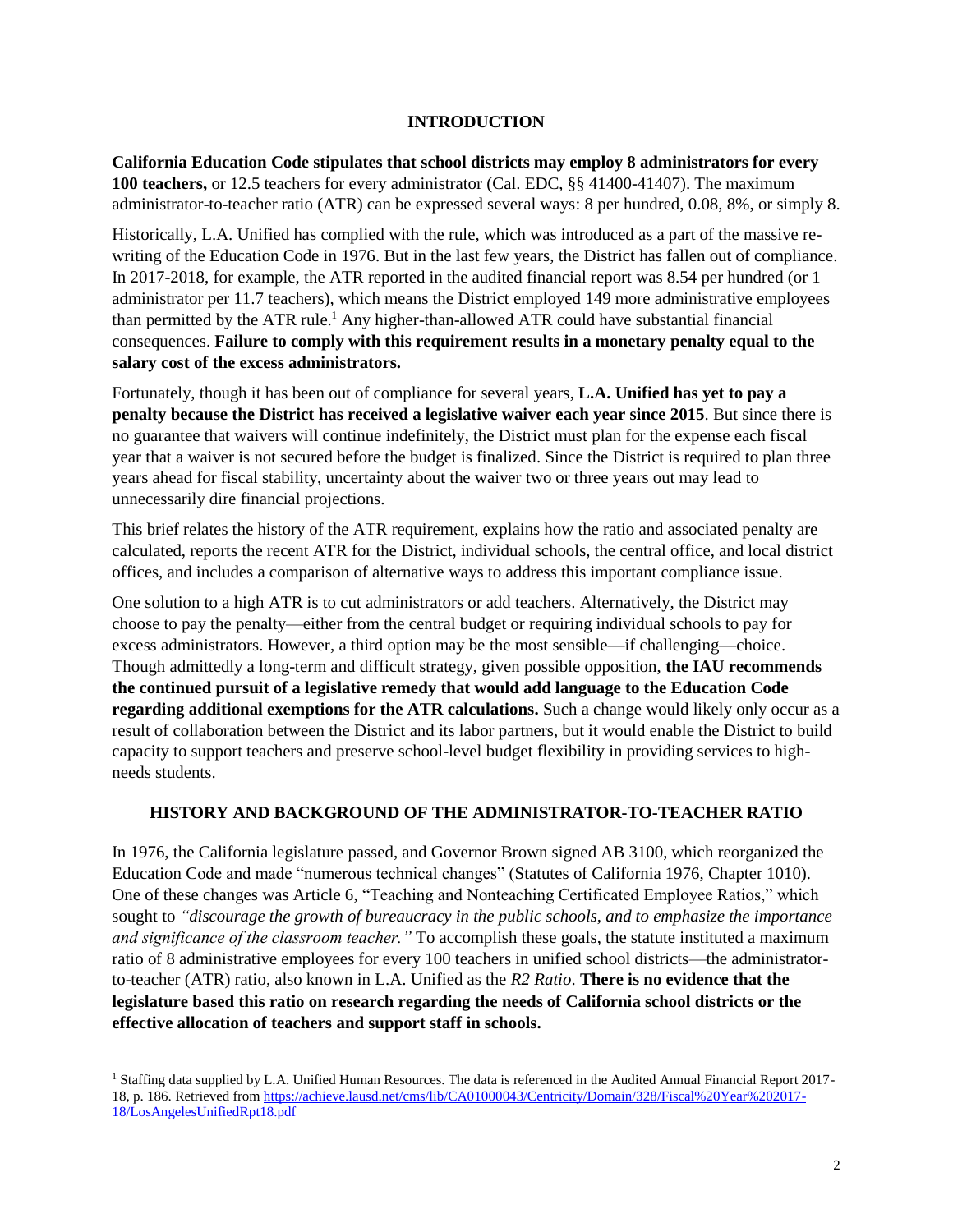**This ratio was designed to limit the number of administrators a district could hire, but it explicitly exempted two classes of administrative employees: a) those who were completely supported by federal funds, and b) those who were completely funded by categorical programs financed from any source that required their own specific teacher administrator ratios**. Thus, the legislature determined that it could legitimately dictate only how state-apportioned money was spent on administrators versus teachers. But if a district received Federal money, it was up to the Federal government to say how that money should be used. And if the District received money for programs—funded from any source—that had their own requirements about staffing ratios, those rules would override the ATR requirement in Cal. EDC § 41402.

In 1977, when the new Education Code took effect, the California public school finance system was still based on local property taxes and control over school spending was decentralized. But in response to identified inequities among districts, the state was switching to a centralized system based on statecollected tax revenue and revenue-limit funds, complemented by as many as 100 state and federal specialized programs, which supported art, music, civic education and dozens of other so-called "categoricals." This system of funding and central control persisted from the 1980s until 2014, when the Local Control Funding Formula (LCFF) ushered in dramatic changes to California's school funding model by eliminating all but two of the state categorical grants and giving money in three lump sums to districts to spend more or less as they saw fit.

Currently, most state funding for schools is in the form of base grants to districts, which are about \$9,000 per-student and can be spent at districts' discretion on the general education program for all students. **Many districts, including L.A. Unified, that have high numbers of low-income students and English learners also receive large** *supplemental* **grants**. Funds from these grants are not technically restricted, but the expectation is that they are spent on services that *supplement* the general program. Besides this stipulation, the requirements are purposely undefined, and the intent is to cede control over spending decisions to localities. Last, **some districts, including L.A. Unified, that are more than one-half highneeds students, receive** *concentration* **grants**, which are intended to support more add-on programs. 2

These supplemental and concentration grants, along with local control, have replaced the old categorical grant system, with its multiple funding streams, and centrally controlled programmatic requirements. Under the new system—LCFF—Districts have some degree of control over how they spend their money to support their regular and high-needs students. **In the spirit of local control, L.A. Unified has loosened restrictions on schools, leaving staffing decisions to the discretion of school-site leaders**. In many cases, these leaders have chosen to hire out-of-the-classroom program advisors and assistant principals to aid in administrative duties related to supplemental support for the Targeted Student Population (TSP).<sup>3</sup>

In recent years, the California legislature has granted L.A. Unified waivers from the ATR penalty. The current waiver expires at the end of this school year, 2018-2019, but waivers are expected through 2021-

<sup>&</sup>lt;sup>2</sup> For more detail on L.A. Unified's per-pupil revenues, see IAU Report "Per-Student Revenues and Expenditures," June 8, 2018 (p. 3-4)[. http://laschoolboard.org/sites/default/files/IAU%20Report%20-](http://laschoolboard.org/sites/default/files/IAU%20Report%20-%20Per%20Student%20Revenues%20and%20Expenditures%202018%200608.pdf)

[<sup>%20</sup>Per%20Student%20Revenues%20and%20Expenditures%202018%200608.pdf](http://laschoolboard.org/sites/default/files/IAU%20Report%20-%20Per%20Student%20Revenues%20and%20Expenditures%202018%200608.pdf)

<sup>&</sup>lt;sup>3</sup> In May, 2016, LA School Report reported with alarm that L.A. Unified administrative staff had jumped 22% even as enrollment fell. The article described a Superintendent's presentation used for a BOE retreat held on May 17, 2016. The presentation showed a leap in administrative employees, which Superintendent Michelle King, according to the article, attributed to school-determined needs for restorative justice coordinators and other school-based non-teaching staff.

*Source:* Szymanski, M. (2016 May 18). LAUSD administrative staff jumps 22 percent even as enrollment drops. *LA School Report.* Retrieved from<http://laschoolreport.com/administrative-staff-jumps-22-percent-even-as-enrollment-drops-at-lausd/>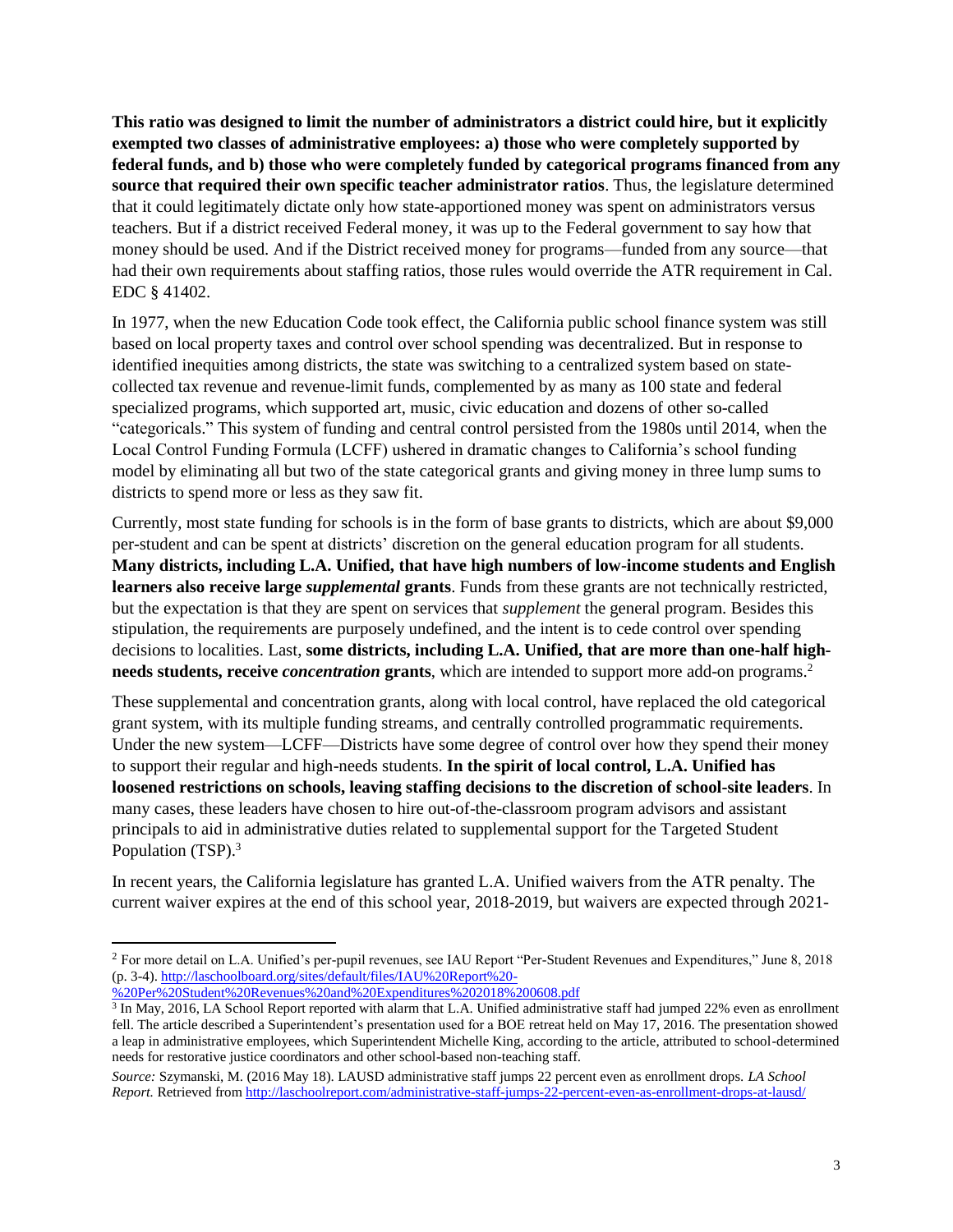2022. However, subsequent waivers are not assured: the District must continue to plan for the possibility that the penalty will not be waived in the future until and if the Education Code is amended. 4

If the District is not assured of a waiver, the County Office of Education (LACOE) will require the District to address the penalty in its Fiscal Stabilization Plan (FSP).<sup>5</sup> In the past, the District has accounted for a potential ATR penalty risk in the FSP and, to fund the penalty, proposed freezes on travel and equipment, as well as substantial Central Office administrative staff reductions. The District must plan for these cuts in costs, even if there is a low probability they will be needed. But this kind of excessively cautious approach can be disruptive to productive financial planning, not to mention employee morale. A better course of action would be to eliminate this source of uncertainty from the budget development process.

# **HOW THE ADMINISTRATOR-TO-TEACHER RATIO IS CALCULATED**

The Education Code and ATR guidelines from the California Department of Education (CDE) describe how to calculate the ATR. Though detailed and specific about the three primary categories of jobs certificated employees can perform—and how to exempt some positions from the count based on funding source—the process still leaves school districts to make decisions about which job duties, descriptions, or titles fit into each job category. <sup>6</sup> The three job categories are:

- **Teacher.** An employee of a school district, employed in a position requiring certification qualifications, whose duties require the employee to provide direct instruction to pupils in the schools of that district for the full time for which he or she is employed.
- **Pupil services employee.** An employee of a school district, employed in a position requiring a standard designated services credential, health and development credential, or a librarian credential, who performs direct services to pupils. 'Pupil services employee' includes, but is not limited to, in-school librarians, school nurses, audiovisual personnel, counselors, psychologists, attendance personnel, school social workers, and all other certificated personnel performing pupil-personnel, health, or librarian services.
- **Administrative employee**. Certificated staff members who are neither teachers nor pupil services employees—basically, everyone left over.<sup>7</sup>

The two positions of real interest are teachers and administrators, but many certificated non-teaching employees work in pupil services, so the state requires every district to count and report the pupil services positions and then subtract them from the total certificated positions.

Finally, not all administrative positions count towards the ATR. Any administrative position can be *exempt* if federal funds, such as those associated with Title I or Title III of the Elementary and Secondary Education Act, pay for it. Positions supported by categorical grants that had their own staffing ratio requirements are also exempt; however, historically, few categorical grants had such requirements and, in 2014, the LCFF revision to the Education Code did away with all but two of these state grants.

 <sup>4</sup> Office of the Chief Financial Officer. (2018 December 11). 2018-19 First Interim Financial Report. *L.A. Unified.* <sup>5</sup> The Fiscal Stabilization Plan from Fall 2017 can be found at

[https://achieve.lausd.net/cms/lib/CA01000043/Centricity/Domain/123/Final%20Package%20to%20LACOE\\_%202018-](https://achieve.lausd.net/cms/lib/CA01000043/Centricity/Domain/123/Final%20Package%20to%20LACOE_%202018-19%20Conditional%20Approval%20Follow-up%20Documents_v2.pdf) [19%20Conditional%20Approval%20Follow-up%20Documents\\_v2.pdf.](https://achieve.lausd.net/cms/lib/CA01000043/Centricity/Domain/123/Final%20Package%20to%20LACOE_%202018-19%20Conditional%20Approval%20Follow-up%20Documents_v2.pdf)

<sup>&</sup>lt;sup>6</sup> CA. Dept. of Education. (2019). ATR Guidelines. Retrieved from<https://www.cde.ca.gov/fg/aa/ca/atrguidelines.asp> The accounting of every administrative, pupil services and teacher employee of districts, as well as the calculation of the ATR penalty, is submitted to independent auditors and validated as part of the annual audited financial report.

<sup>7</sup> Detailed job category descriptions are included in Appendix A.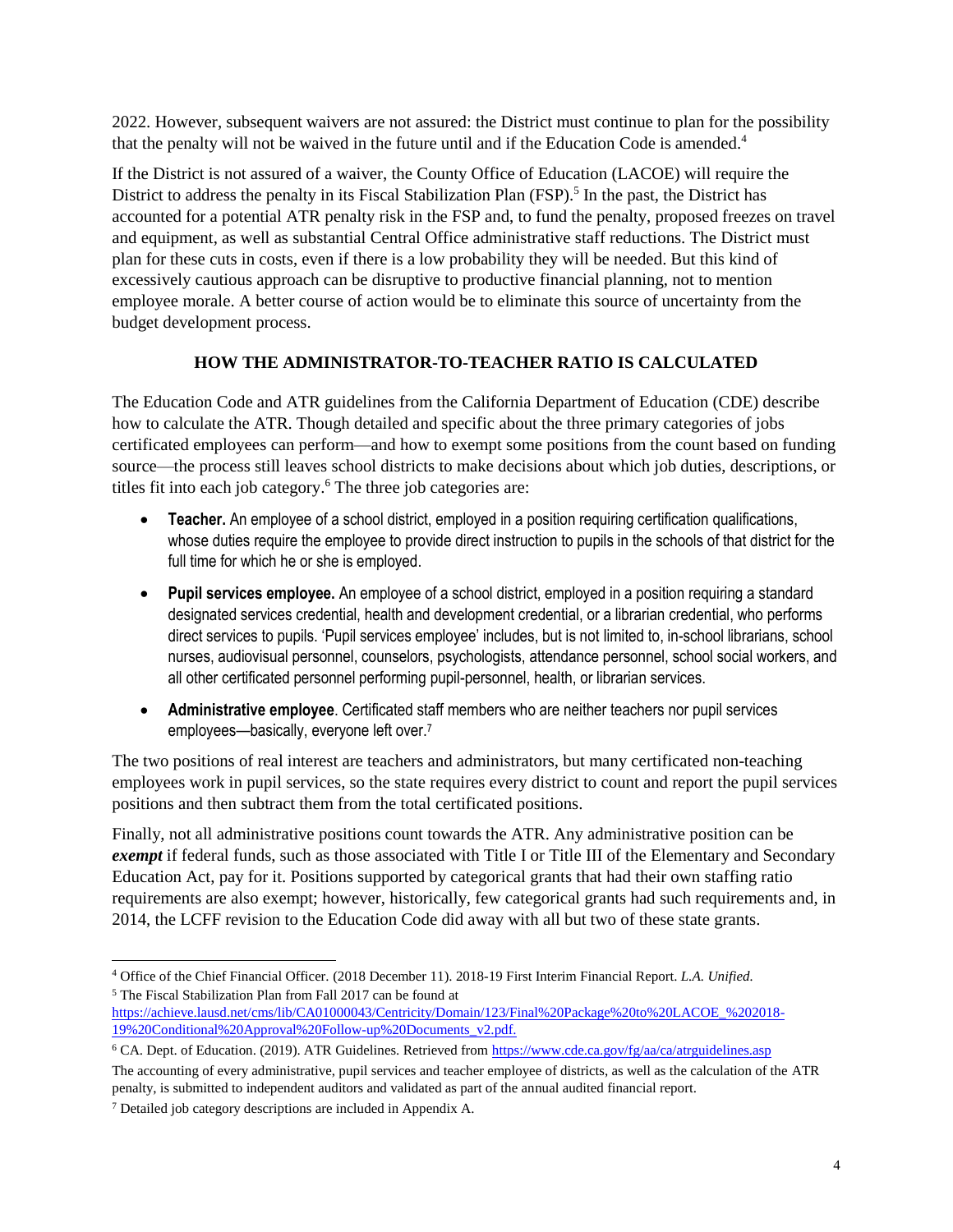The ATR is not calculated using individual employees; instead, it uses full-time equivalent (FTE) units, which are fractions of a week that it takes an employee to perform a particular job duty. One way to think of this calculation method is that it counts positions per employee, rather than employees. In L.A. Unified, full-time teachers and administrators can work either 30 or 40 hours per week. Each position is counted as a fraction of an employee's week.

For example, if a 30-hour employee spent 15 hours a week performing an administrative job and 15 hours a week performing a teaching job, that employee would count as contributing 0.5 to the administrator FTE count and 0.5 to the teacher FTE count. This system of counting positions per employee is called *prorating*. To calculate the ATR, all 39,000 or so employees are prorated per position, then all nonexempt administrative, teacher, and pupil services FTEs are summed. Finally, total non-exempt administrative FTEs are divided by teacher FTEs (and divided by 100) to compute the ATR.

Additional rules apply to prorating. For instance, the statute specifically states that a teacher who spends some time out of the classroom preparing for instruction—which includes, but is not limited to performing department chair duties or being a mentor to other teachers—still counts 100% as a teacher, but the regulations do not mention how to count a teacher who is also a magnet coordinator, or a teacher who works part-time as a Targeted Student Population Program Advisor. The District therefore must decide whether to prorate these employees as administrators, teachers, or partly each.

Thus, despite detailed guidelines, District officials still must make choices about how to divide employees' time and how to categorize each of the more than 150 job descriptions as teachers, administrators or pupil services. If no waiver is received, independent auditors validate these choices and any assessment of a penalty as part of the year-end L.A. Unified financial audit. However, since the state waived the requirement for L.A. Unified, no authoritative count exists.

# **LA. UNIFIED'S ADMINISTRATOR-TO-TEACHER RATIO, 2017-2018**

Even though no official, audited count exists, the District did report an ATR of 8.54 per hundred in the 2017-2018 Audited Financial Report. This ratio equates to 11.7 teachers per administrator—just short of the 12.5 required by law. Figure 1 shows the number of administrators and teachers as calculated by L.A. Unified Department of Human Resources and submitted to the independent auditor for the Audited Annual Financial Report for Fiscal Year Ended June 30, 2018.<sup>8</sup>

In Figure 1, Federal and non-federal employees are separated because employees supported by federal funds are exempt from the ATR calculation. To make the calculation, the sum of non-federal administrator FTEs is divided by the total number of teacher FTEs and then multiplied by 100.

 $\overline{a}$ 

<sup>8</sup> Note that all calculations for the ATR and alternative guidelines for exemptions are based on 2017-2018 ATR data requested and received from L.A. Unified's Department of Human Resources in November 2018. Because discretion is used in counting the numbers of teachers, administrators and pupil services staff, the numbers—and the corresponding ATR—should be understood as *estimates*. A different coding scheme might produce a higher or lower ATR. Because the District has received compliance waivers, no authoritative, audited counts, or corresponding penalties, have been assessed.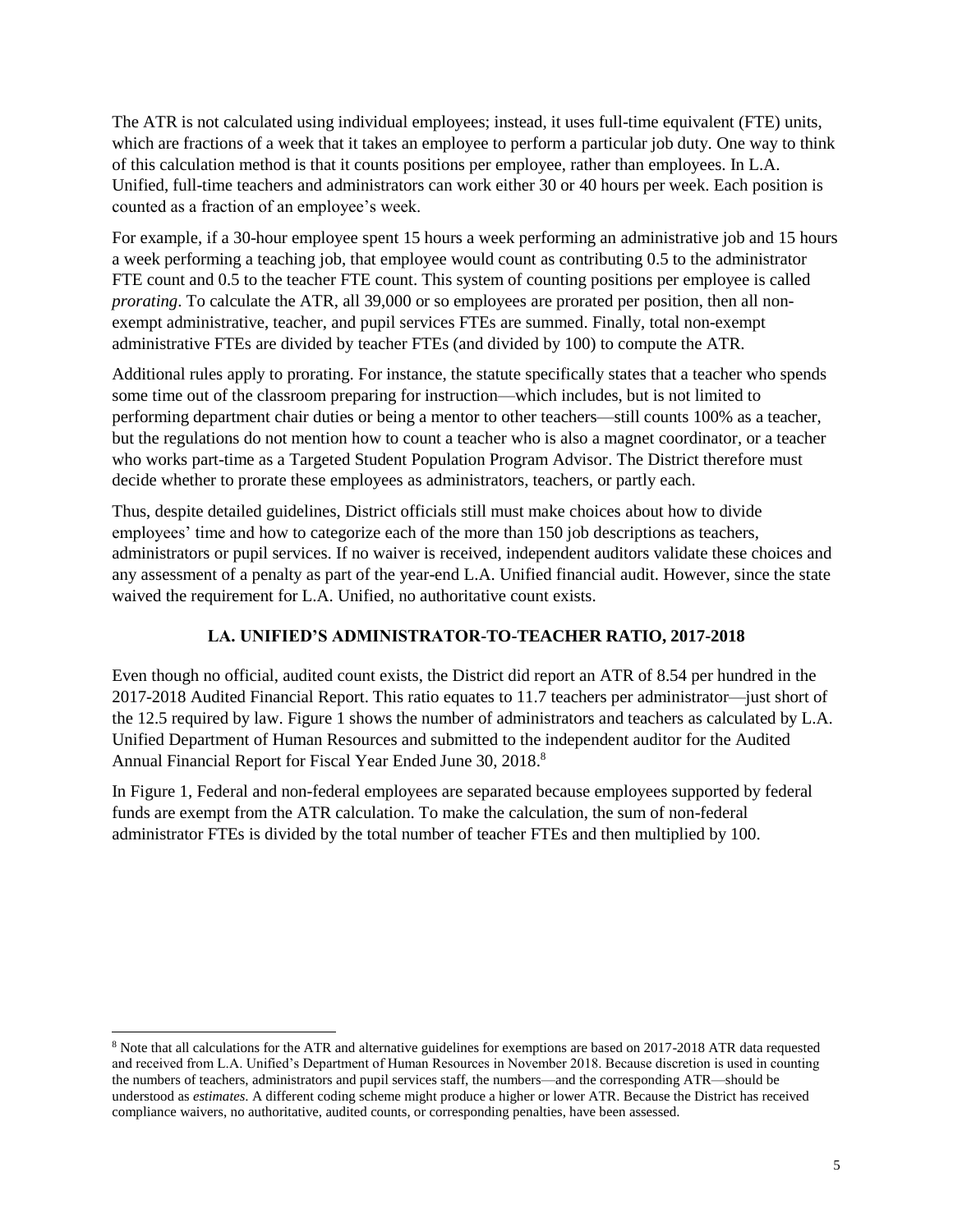|                                                  | <b>FUNDING TYPE</b> |  |                    |  |              |
|--------------------------------------------------|---------------------|--|--------------------|--|--------------|
| <b>EMPLOYEE CATEGORY</b>                         | <b>FEDERAL</b>      |  | <b>NON-FEDERAL</b> |  | <b>TOTAL</b> |
| <b>ADMINISTRATORS</b>                            | 516.72              |  | 2,340.28           |  | 2,857.00     |
| PUPIL SERVICES                                   | 809.85              |  | 2,654.12           |  | 3,463.97     |
| <b>TEACHERS</b>                                  | 961.66              |  | 26,428.76          |  | 27,390.42    |
| <b>TOTAL CALCULATED FTE</b>                      | 2,288.22            |  | 31,423.16          |  | 33,711.39    |
|                                                  |                     |  |                    |  |              |
| <b>ADMINISTRATORS (NON-FEDERAL)</b>              |                     |  | 2,340.28           |  |              |
| <b>TEACHERS (NON-FEDERAL &amp; FEDERAL)</b>      |                     |  | 27,390.42          |  |              |
| <b>ADMINISTRATORS PER 100 TEACHERS (ATR)</b>     |                     |  | 8.54               |  |              |
| <b>ADMINISTRATOR REDUCTION TO REACH 8.00 ATR</b> |                     |  | $-149.05$          |  |              |

*Figure 1.* Employee FTE Counts and Administrator-to-Teacher Ratio (ATR), L.A. Unified (2017-2018)

Table 1 shows the count of all administrators and teachers at school sites across the District for each local district, local district office, and the central office. The final column shows the ATR for each group of schools and offices. **Table 1 is provided as a thought exercise; only the bottom row matters.**

*Table 1.* Employee FTE Counts and Administrator-to-Teacher Ratio (ATR) at School Sites, Local District, Central Office, and Districtwide (2017-2018)

| <b>ATR BY</b>                                                                        | ATR CATEGORY TOTAL CALCULATED<br><b>ATR FTE</b>     |                                               | <b>HYPOTHETICAL</b><br><b>ADMINISTRATOR</b> | <b>TOTAL</b> |
|--------------------------------------------------------------------------------------|-----------------------------------------------------|-----------------------------------------------|---------------------------------------------|--------------|
| <b>SCHOOLS, LOCAL DISTRICT OFFICES,</b><br><b>CENTRAL OFFICE, &amp; DISTRICTWIDE</b> | <b>ADMINISTRATORS</b><br>(NON-FEDERAL)              | <b>TEACHERS</b><br>(NON-FEDERAL &<br>FEDERAL) | <b>REDUCTION TO</b><br>REACH 8.00 ATR       | <b>ATR</b>   |
| <b>LOCAL DISTRICT CENTRAL SCHOOLS</b>                                                | 334.43                                              | 5,051.51                                      | 69.69                                       | 6.62         |
| <b>LOCAL DISTRICT EAST SCHOOLS</b>                                                   | 296.40                                              | 4,302.75                                      | 47.82                                       | 6.89         |
| LOCAL DISTRICT NORTHEAST SCHOOLS                                                     | 246.08                                              | 3,815.96                                      | 59.20                                       | 6.45         |
| LOCAL DISTRICT NORTHWEST SCHOOLS                                                     | 245.15                                              | 3,810.83                                      | 59.72                                       | 6.43         |
| LOCAL DISTRICT SOUTH SCHOOLS                                                         | 288.73                                              | 4,143.95                                      | 42.79                                       | 6.97         |
| <b>LOCAL DISTRICT WEST SCHOOLS</b>                                                   | 300.33                                              | 3,877.03                                      | 9.84                                        | 7.75         |
| ALL LOCAL DISTRICT SCHOOLS                                                           | 1,711.11                                            | 25,002.02                                     | 289.05                                      | 6.84         |
|                                                                                      |                                                     |                                               |                                             |              |
| <b>LOCAL DISTRICT CENTRAL OFFICES</b>                                                | 26.70                                               | 56.00                                         | $-22.22$                                    | 47.68        |
| <b>LOCAL DISTRICT EAST OFFICES</b>                                                   | 26.70                                               | 40.00                                         | $-23.50$                                    | 66.75        |
| LOCAL DISTRICT NORTHEAST OFFICES                                                     | 22.70                                               | 5.00                                          | $-22.30$                                    | 454.00       |
| LOCAL DISTRICT NORTHWEST OFFICES                                                     | 24.20                                               | 23.00                                         | $-22.36$                                    | 105.22       |
| LOCAL DISTRICT SOUTH OFFICES                                                         | 27.70                                               | 18.00                                         | $-26.26$                                    | 153.89       |
| <b>LOCAL DISTRICT WEST OFFICES</b>                                                   | 29.30                                               | 36.50                                         | $-26.38$                                    | 80.27        |
| ALL LOCAL DISTRICT OFFICES                                                           | 157.30                                              | 178.50                                        | $-143.02$                                   | 88.12        |
| <b>CENTRAL OFFICE</b>                                                                | 471.87                                              |                                               | $-295.07$                                   | 21.35        |
|                                                                                      |                                                     | 2,209.90                                      |                                             |              |
| <b>DISTRICTWIDE</b><br>$\mathbf{r}$ and $\mathbf{r}$ and $\mathbf{r}$<br>.           | 2,340.28<br>$\lambda$ $\lambda$ $\lambda$ $\lambda$ | 27,390.42                                     | $-149.05$                                   | 8.54         |

*Note:* The ATR should be read as the number of administrators per every 100 teachers.

None of the ATRs at groups of local district schools exceeds 8 administrators per 100 teachers. However, 329 individual schools did exceed the ratio. Generally speaking, the schools that exceeded the ratio were small schools, magnets, affiliated charters, or special education schools.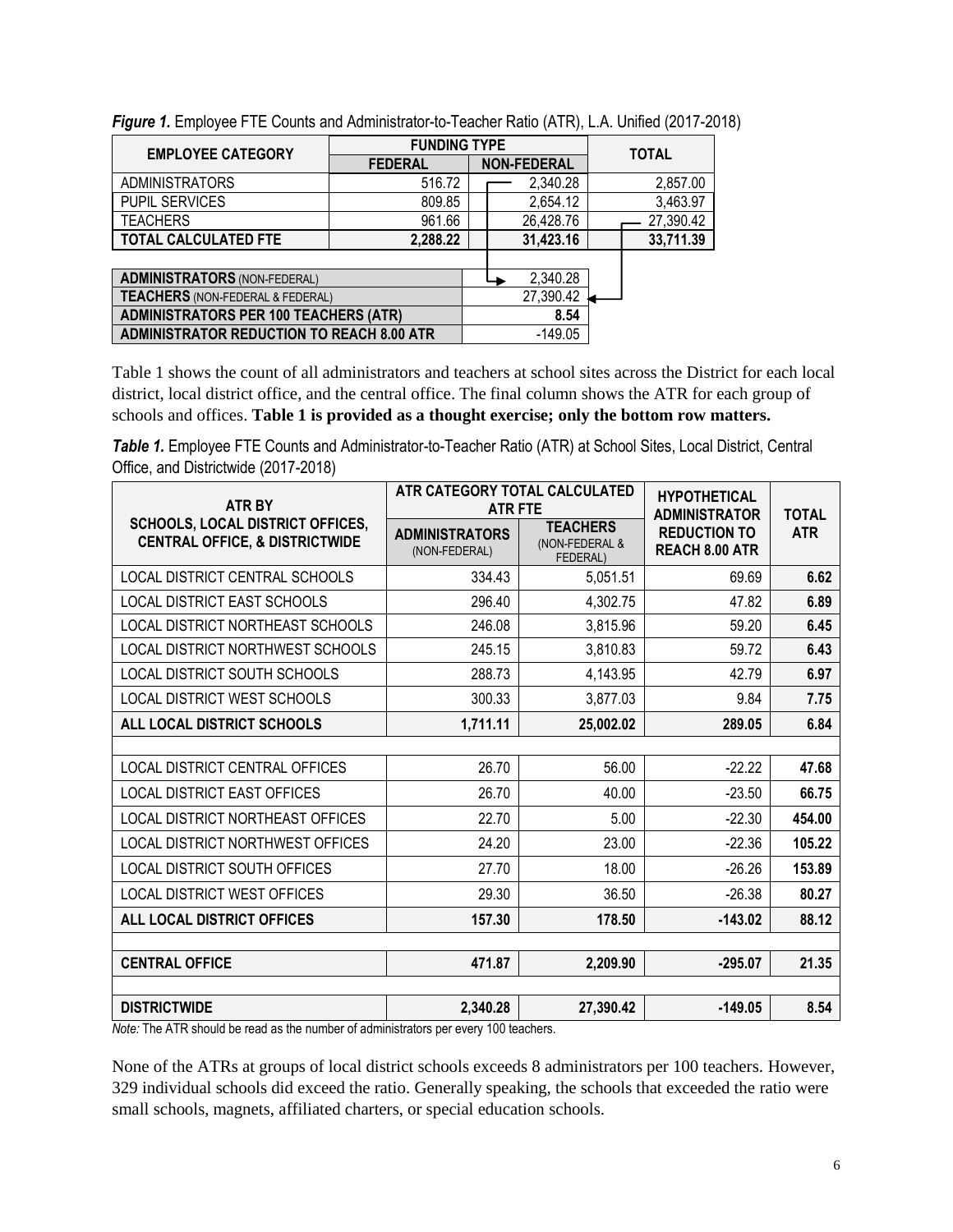Some administrative employees—as well as some teachers—are not school-based. Table 1 shows administrators and teachers at each local district office, as well as ATRs calculated for these offices. The ATRs are very high here simply because most local district employees are administrative, with just a few itinerant teachers. Finally, about 472 administrative employees and about 2,200 teachers worked in the central office in 2017-2018. Calculating the ATR for the central office alone results in an ATR of 21.35.

**No one should conclude from the high number of administrators compared to teachers working out of local district and central offices that there are too many administrators in the local districts.** Instead, these administrators are better understood as support staff for the teachers in all the schools in their local districts. **The ATR pertains to the District as a whole, not to the school or local district**.

As Table 1 shows, most teachers and administrators are based at school sites. However, the large overall size and distributed organizational structure of L.A. Unified (with six local districts serving as intermediate support for hundreds of schools in different regions) results in groups of administrative employees and itinerant teaching personnel concentrated in regional and central offices. Though it may be tempting to look for administrative excess in these offices, the District is organized this way to maximize efficiency and effectiveness—*it may be more efficient to have administrators concentrated in central locations rather than duplicated in schools.* More analysis is needed to determine the best placement and distribution of support staff. Furthermore, any new reorganization of the District would by nature entail different ratios in different locations.

Rather than viewing administrative excess in terms of work location, it is more useful to analyze the ATR in terms of distribution and quantities of administrative *positions and roles.* This is the approach taken in the next section of the paper.

# **DISCUSSION ON MANDATED ADMINISTRATOR RATIOS**

The 8 to 100 administrator-to-teacher ratio contained in the Education Code, §§ 41400-41407, does not appear to be research-based. Compared to other professions, public schooling has an unusually high number of staff members reporting to supervisors. In public administration, the ratio is only 3.3 staff members to 1 supervisor.<sup>9</sup> Indeed, researchers have not come to a consensus regarding the most efficient and effective number of non-teaching employees who should be hired to support teachers and provide pupil services. As a Brookings report on this issue put it:

"It is a mistake to conclude that the best way to improve schools is necessarily to reduce the number and quality of non-teaching staff and focus only on teachers. The devil is in the details of who does what for whom, rather than in the broad categorization of staff as teachers or non-teachers."<sup>10</sup>

**A universal and optimal ATR is elusive partly because schools and school districts have different needs.** Education Code §§ 41400-41407, however, sets a one-size-fits-all ratio for all districts in the state. **Though the District strives to comply with the ATR rule, L.A. Unified makes staffing decisions based on various factors including school-determined needs, government mandates, and courtordered settlements. These factors sometimes conflict with the need to adhere to the statutory ratio.**

For example, the District must hire magnet coordinators to comply with its court-ordered integration plan. The District also faces challenges educating students who are largely low-income and English learners.

 $\overline{a}$ <sup>9</sup> Forsyth, J. (n.d.). Are There Too Many Administrators? *AASA | American Association of School Administrators*. Retrieved February 21, 2019, fro[m http://www.aasa.org/SchoolAdministratorArticle.aspx?id=10206](http://www.aasa.org/SchoolAdministratorArticle.aspx?id=10206)

<sup>10</sup> Loeb, S. (2016). Half the people working in schools aren't classroom teachers-so what? *Brookings*. Retrieved from <https://www.brookings.edu/research/half-the-people-working-in-schools-arent-classroom-teachers-so-what/>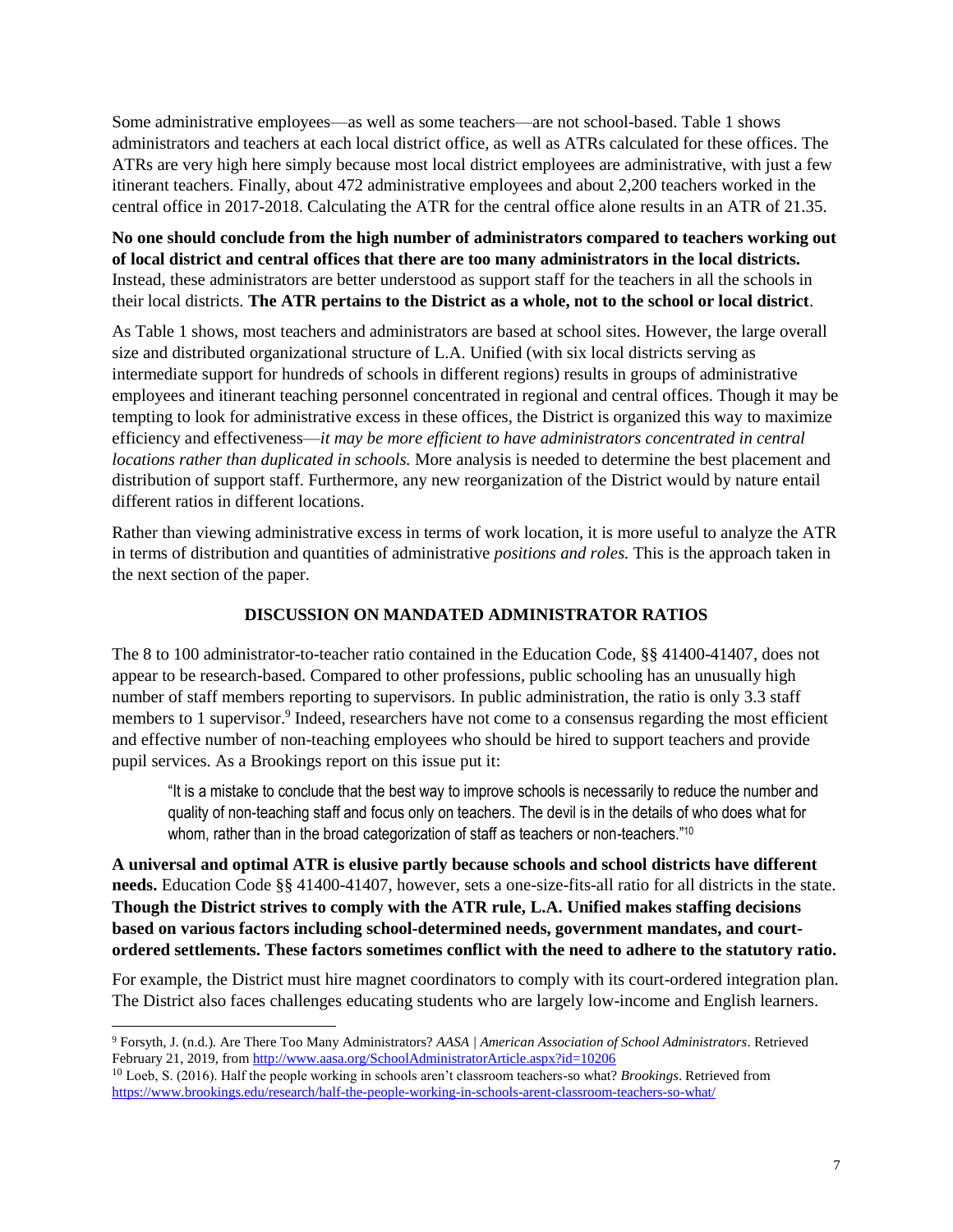To serve these students, L.A. Unified receives LCFF supplemental and concentration grant funds and must use these funds to augment existing services, which can mean hiring additional staff labeled as administrators for ATR calculations.<sup>11</sup>

Importantly, it is the policy of the district to give schools the maximum feasible discretion in hiring to meet their needs within their budget. This policy makes sense since, as the Brookings report puts it, *"Local decision makers have information on needs and hiring opportunities that likely put them in a better position to make these choices.* "<sup>12</sup> Denying schools the ability to hire the support employees they need to meet their school-wide educational goals would be a setback for the District's school autonomy policy. Also, considering that on average schools employ 15 teachers for every administrator, more than the law requires, a policy that asks schools to trim administrators would be misguided.<sup>13</sup>

Finally, charter schools and county offices of education are not required to summarize their staffing data or monitor their ratio of administrators to teachers. The ATR policy disproportionately burdens school districts, especially those with large populations of students receiving supplemental support.

### **POLICY ALTERNATIVES**

The District has several options for addressing the ATR requirement. First, it could pay the fine, which would also indirectly force reductions in staff. Second, the District could comply, which would require school officials to make difficult choices and alter policy. The District could either reduce the number of so-called administrators by least 150, which might require denying schools' requests for such employees, or it could hire additional teachers. In 2017-2018, based on the ATR as reported in the audited financial report, the District would have needed to hire 1,855 new teachers at an ongoing estimated cost of \$186 million, requiring additional revenue.

Apart from complying with existing law, a third option is for L.A. Unified to continue to pursue a legislative change that **redefines which employees are counted as exempt administrators**. The Office of Government Relations, collaborating with Budget Services and Financial Planning, has explored this option actively over the last several years and it is contained in the Board-approved legislative priorities.

Given labor opposition to such an amendment, the Board must bring labor on board for these changes if it wishes to free the District from this restrictive mandate. Conceivably, a redefinition of administrators would be positive for labor as it, a) would not necessarily negatively affect union membership, and b) could lead to better working conditions for teachers who need support serving high-needs students.

Below, the IAU has analyzed the effects of five exemptions for amending the Education Code:

- 1. Magnet coordinators
- 2. Magnet coordinators and administrators supporting the Targeted Student Population (TSP)
- 3. Magnet coordinators, TSP positions and other mandated, grant-funded or court-ordered positions
- 4. All administrative employees represented by UTLA
- 5. All employees providing direct or indirect services to students

 $\overline{a}$ 

<sup>&</sup>lt;sup>11</sup> In 2017-2018, the District employed 438 staff members (284.3 FTEs) as TSP Program Advisors, all represented by UTLA and working at school sites (mostly at elementary, senior high, and middle schools).

<sup>12</sup> Loeb, S. (2016).

<sup>&</sup>lt;sup>13</sup> In 2018, the LAUSD Task Force suggested that schools should examine their organization charts, increase their utilization of teacher leaders, and in general find ways reduce the number of administrative employees they have supporting their teachers. ERS. (2018). Resource Map for LAUSD. Retrieved from [http://www.lausdtaskforce.com/wp-content/uploads/2018/06/ERS-](http://www.lausdtaskforce.com/wp-content/uploads/2018/06/ERS-Resource-Map-for-LAUSD-June-2018.pdf)[Resource-Map-for-LAUSD-June-2018.pdf](http://www.lausdtaskforce.com/wp-content/uploads/2018/06/ERS-Resource-Map-for-LAUSD-June-2018.pdf)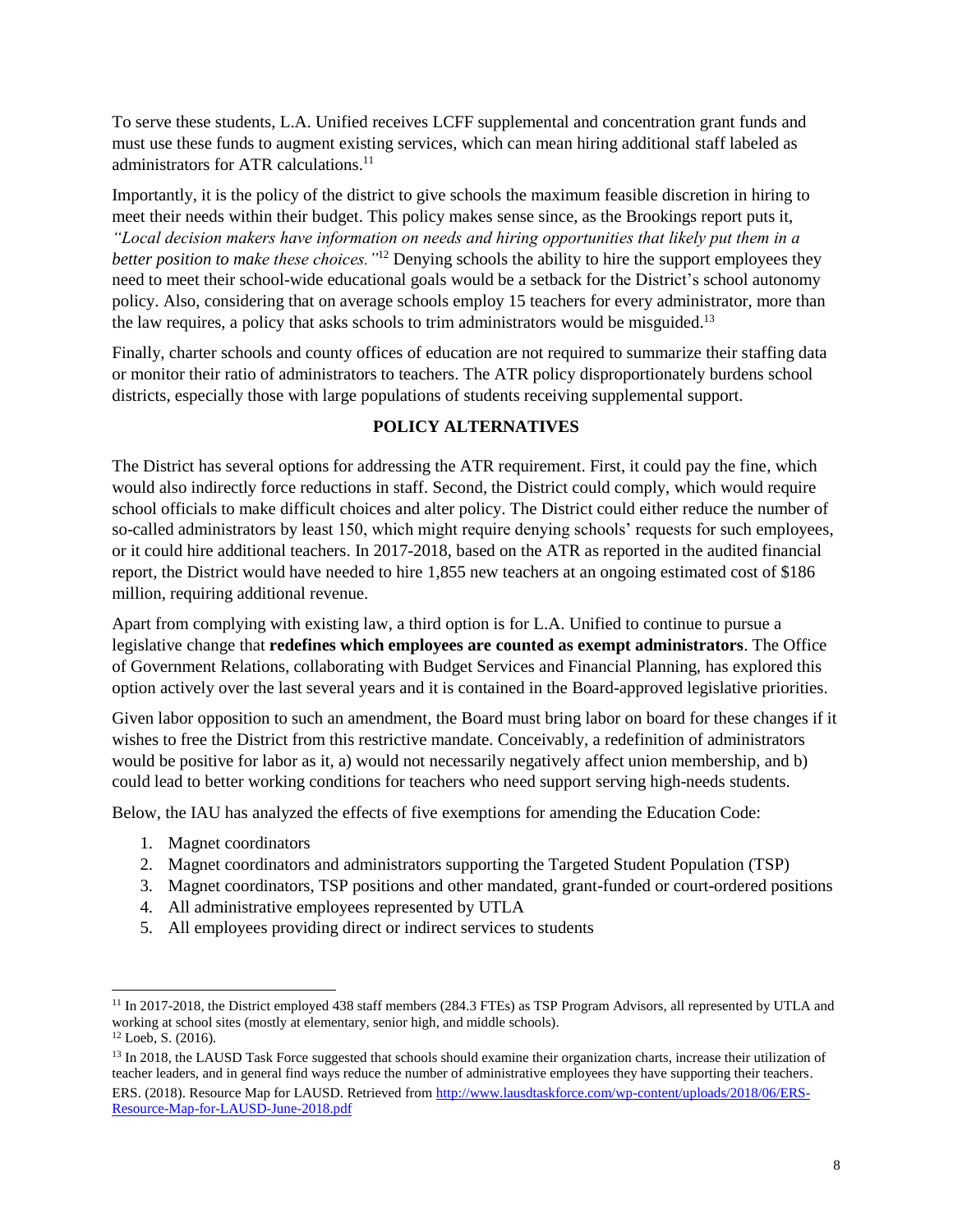### **ALTERNATIVE GUIDELINES FOR EXEMPT ADMINISTRATORS**

#### *Option 1: Exempt Magnet Coordinators from the Count of Administrators*

The legislature's original rationale for exempting categorical grant-funded positions from the ATR was that these grants required administrative management at school sites and in the central office (Cal. EDC § 41403(a)). To comply with the terms of the grants, districts *needed* to spend money on administration of grant functions. Though the old categorical program grants are gone, certain positions are still mandated by courts or statutes and, while some of these have dedicated funding streams, they do not fall under the statutory definition of exempt administrative employees for the ATR. One such position is that of magnet coordinator, which is mandated by the District's court-ordered integration plan but is not exempt from the ATR. A precedent exists for this modification to existing law: San Diego Unified School District receives a magnet coordinator exemption (Cal. EDC § 41403 (d)).

The results of excluding magnet coordinators from the ATR are shown in Figure 2. The total administrative employee count is the same as in Figure 1. However, the number of administrators who count toward the ATR is smaller by 154, which brings the ratio down to just below 8.0 and the number of teachers to administrators to almost exactly 12.5. This fix alone, clearly defensible, with an existing precedent, and possibly amenable to all stakeholders, could bring the District into compliance, based on the position coding method used in this report.

| <b>EMPLOYEE CATEGORY</b> | <b>FEDERAL</b> | <b>MAGNET</b><br><b>COORDINATORS</b> | NON-FEDERAL,<br><b>NON-MAGNET</b> | <b>TOTAL</b> |
|--------------------------|----------------|--------------------------------------|-----------------------------------|--------------|
| <b>ADMINISTRATORS</b>    | 516.72         | 153.78                               | 2,186.50                          | 2,857.00     |
| PUPIL SERVICES           | 809.85         |                                      | 2,654.12                          | 3,463.97     |
| <b>TEACHERS</b>          | 961.66         |                                      | 26,428.76                         | 27,390.42    |
| TOTAL CALCULATED ATR FTE | 2,288.22       |                                      | 31,269.38                         | 33,711.39    |
|                          |                |                                      |                                   |              |

*Figure 2.* Employee FTE Counts and Administrator-to-Teacher Ratio (ATR), Excluding Magnet Coordinators (2017- 2018)<sup>14</sup>

| <b>EMPLOYEE CATEGORY</b> | <b>TOTAL CALCULATED ATR FTE</b> | ATR |      |
|--------------------------|---------------------------------|-----|------|
| ADMINISTRATORS           | $2.186.50 \text{ }^{\bullet}$   |     | 7.98 |
| <b>TEACHERS</b>          | 27.390.42                       |     |      |

*Note:* The ATR should be read as the number of administrators per every 100 teachers.

#### *Option 2: Exempt Magnet Coordinators* **and** *TSP Positions*

The argument for excluding Targeted Student Population (TSP) positions from the count of administrative employees used in the ATR is like the argument for exempting magnet coordinators. Supplemental and concentration grants, calculated according to the LCFF, must support supplemental – not general or duplicative – programs, and are the source of funding for positions coded as "TSP" in the District's budget.

By definition, TSP positions are required to be *added* to the standard offerings and are specifically funded through these grants. Supplemental and concentration grants, though less restrictive than the former categorical grants, are intended to *supplement*, not supplant. **The clearest definition of supplementing is** 

<sup>&</sup>lt;sup>14</sup> Note that all calculations in this section are based on 2017-2018 ATR data requested and received from L.A. Unified's Department of Human Resources in November 2018.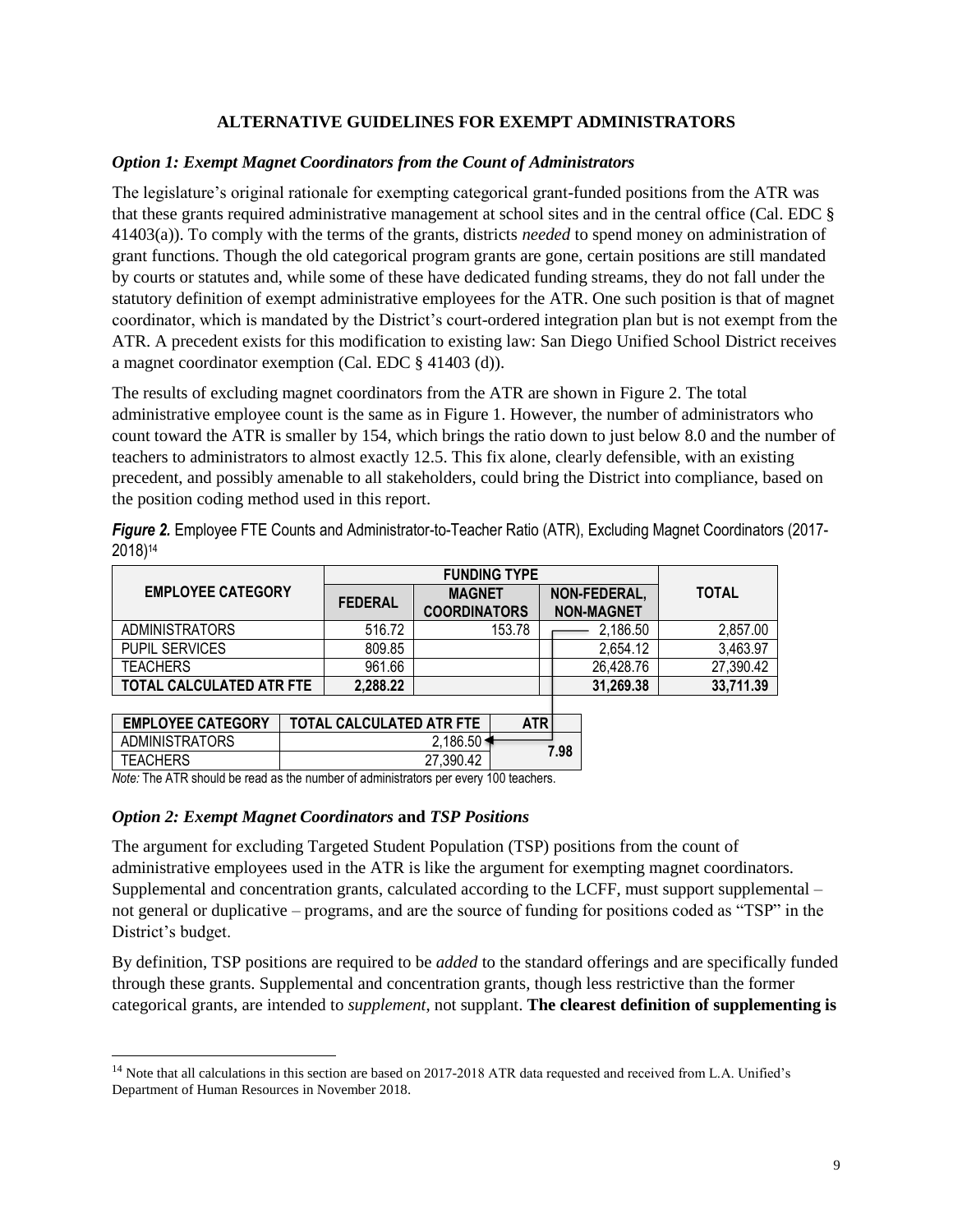**to hire additional staff to provide supplemental services.** <sup>15</sup> If these TSP positions, along with magnet positions, are excluded from ATR administrators, the ATR drops below 6.0, meaning the District would be considered to be employing 1 administrator for every 17 teachers (Figure 3).

*Figure 3.* Employee FTE Counts and Administrator-to-Teacher Ratio (ATR), Excluding Magnet Coordinators and TSP Positions (2017-2018)

| <b>EMPLOYEE CATEGORY</b>        |                          | <b>TOTAL</b>  |                      |                      |           |
|---------------------------------|--------------------------|---------------|----------------------|----------------------|-----------|
|                                 | <b>FEDERAL</b>           | <b>MAGNET</b> | <b>TSP POSITIONS</b> | <b>DISCRETIONARY</b> |           |
| <b>ADMINISTRATORS</b>           | 516.72                   | 153.78        | 568.63               | 1.617.87             | 2,857.00  |
| <b>PUPIL SERVICES</b>           | 809.85                   | 0.00          | 953.39               | 1.700.73             | 3,463.97  |
| <b>TEACHERS</b>                 | 961.66                   | 0.00          | 1,640.82             | 24,787.95            | 27,390.42 |
| <b>TOTAL CALCULATED ATR FTE</b> | 2,288.22                 | 153.78        | 3,162.84             | 28,106.54            | 33,711.39 |
|                                 |                          |               |                      |                      |           |
| <b>EMPLOYEE CATEGORY</b>        | TOTAL CALCULATED ATR FTE |               | <b>ATR</b>           |                      |           |

| <b>AII</b> | TUTAL UALUULATLU ATIVI TE | LIJI LUTLE VATEVUNI |
|------------|---------------------------|---------------------|
| 5.91       |                           | ADMINISTRATORS      |
|            |                           | AΙ                  |

*Note:* The ATR should be read as the number of administrators per every 100 teachers.

### *Option 3. Exempt Magnet Coordinators, TSP Positions, and other Mandated or Funded Positions*

Magnet coordinators and TSP positions are not the only positions that fulfill mandates. Several other legal requirements constrain District staffing decisions, including the Reed Settlement (2014) and the ACLU/ COCO settlement (2017).<sup>16</sup> In addition, grants fund a number of administrative positions throughout the District. Since the original statute established that districts could hire excess administrators if non-state sources supported them, it stands to reason that any grant-funded administrators should be exempt from the ATR calculations.

Figure 4 shows the numbers of teacher, administrators, pupil services staff, magnet, TSP and mandated or funded positions, as well as the calculated ATR if only fully discretionary administrative staff are counted. In this case, the ATR drops below six, meaning that, using this more restrictive definition of administrator the District would have 18 teachers for every administrator and not be subject to a penalty.

|                                                                           | <b>FUNDING TYPE</b> |               |                                |                                              |                      |              |  |
|---------------------------------------------------------------------------|---------------------|---------------|--------------------------------|----------------------------------------------|----------------------|--------------|--|
| <b>EMPLOYEE CATEGORY</b>                                                  | <b>FEDERAL</b>      | <b>MAGNET</b> | <b>TSP</b><br><b>POSITIONS</b> | <b>OTHER</b><br><b>MANDATED</b><br>or FUNDED | <b>DISCRETIONARY</b> | <b>TOTAL</b> |  |
| <b>ADMINISTRATORS</b>                                                     | 516.72              | 153.78        | 568.63                         | 67.91                                        | 1,549.96             | 2,857.00     |  |
| <b>PUPIL SERVICES</b>                                                     | 809.85              | 0.00          | 953.39                         | 0.00                                         | 1,700.73             | 3,463.97     |  |
| <b>TEACHERS</b>                                                           | 961.66              | 0.00          | 1,640.82                       | 0.00                                         | 24,787.95            | 27,390.42    |  |
| TOTAL CALCULATED ATR FTE                                                  | 2,288.22            | 153.78        | 3,162.84                       | 67.91                                        | 28,038.63            | 33,711.39    |  |
|                                                                           |                     |               |                                |                                              |                      |              |  |
| <b>EMPLOYEE CATEGORY</b><br><b>TOTAL CALCULATED ATR FTE</b><br><b>ATR</b> |                     |               |                                |                                              |                      |              |  |

*Figure 4.* Employee FTE Counts and Administrator-to-Teacher Ratio (ATR), Excluding Magnet Coordinators, TSP Positions, and Other Mandated or Funded Positions (2017-2018)

*Note:* The ATR should be read as the number of administrators per every 100 teachers.

 $\overline{a}$ 

ADMINISTRATORS 1,549.96 **5.66** TEACHERS 27,390.42

<sup>15</sup> Technically, supplemental and concentration grants are *unrestricted*, whereas the former state categorical grants, like Title I federal grants, were *restricted*.

<sup>16</sup> Both legal settlements included agreements that L.A. Unified will provide additional supports (staffing, programs, and/or funding) to specific high-needs schools across the District.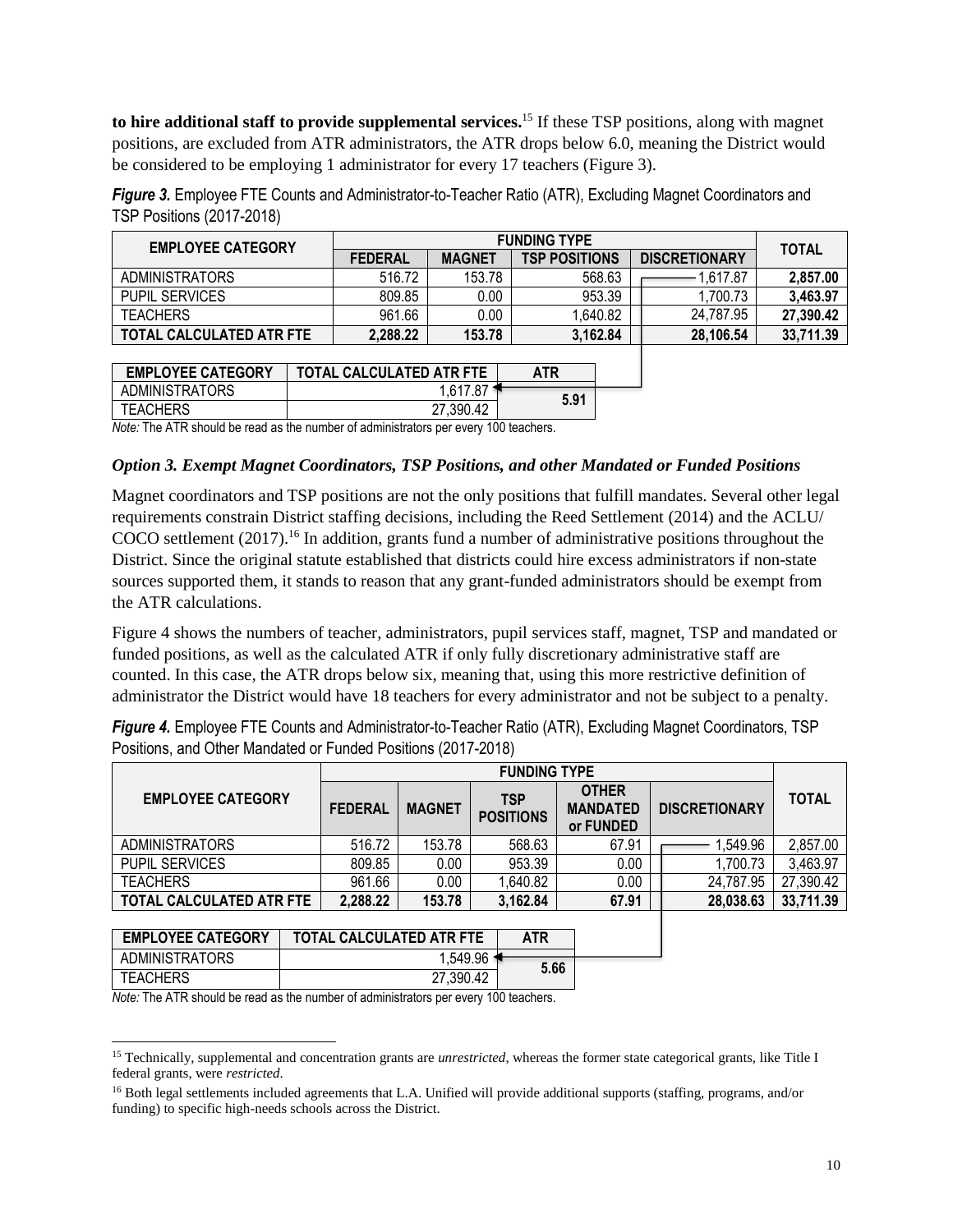# *Option 4. Exempt UTLA-represented Administrators*

We present a fourth option here not as a recommendation, but to illustrate that the law (Cal. EDC, §§ 41400-41407) defines teachers and administrators by their job roles rather than their membership in bargaining units. As shown in Figure 5, the teacher's union – UTLA – actually represents many employees who are categorized as administrators under current regulations.

Re-calculating the ATR based on bargaining units shows that UTLA will not necessarily lose membership and that Associate Administrators of Los Angeles (AALA) will not necessarily gain members if some employees move out of the classroom into administrative roles. UTLA represents about 433 FTEs of statutorily defined non-Federal administrators. These positions are held by 522 employees and the largest group of these are 198 magnet coordinators (149 FTEs). Counting only non-Federal administrative AALA-represented employees results in an ATR under 7.0, which would mean about 14 UTLA-represented teachers would be on payroll for every non-exempt, non-UTLA administrator.

|                            | <b>Figure 5.</b> Employee FTE Counts and Administrator-to-Teacher Ratio (ATR), Excluding UTLA-represented |  |  |  |
|----------------------------|-----------------------------------------------------------------------------------------------------------|--|--|--|
| Administrators (2017-2018) |                                                                                                           |  |  |  |

|                          | <b>FUNDING TYPE and BARGAINING UNIT</b> |                    |                |                    |           |
|--------------------------|-----------------------------------------|--------------------|----------------|--------------------|-----------|
| <b>EMPLOYEE CATEGORY</b> | UTLA                                    |                    | <b>AALA</b>    | <b>TOTAL</b>       |           |
|                          | <b>FEDERAL</b>                          | <b>NON-FEDERAL</b> | <b>FEDERAL</b> | <b>NON-FEDERAL</b> |           |
| <b>ADMINISTRATORS</b>    | 274.35                                  | 432.65             | 242.37         | .907.63            | 2,857.00  |
| <b>PUPIL SERVICES</b>    | 670.01                                  | 2,396.96           | 139.84         | 257.16             | 3,463.97  |
| <b>TEACHERS</b>          | 961.66                                  | 26,428.76          | 0.00           | 0.00               | 27,390.42 |
| TOTAL CALCULATED ATR FTE | 1.906.01                                | 29,258.37          | 382.21         | 2.164.79           | 33,711.39 |
|                          |                                         |                    |                |                    |           |

| <b>EMPLOYEE CATEGORY</b> | <b>TOTAL CALCULATED ATR FTE</b> | ATR  |  |
|--------------------------|---------------------------------|------|--|
| ADMINISTRATORS           | $1.907.63 -$                    | 6.96 |  |
| TEACHERS                 | 27.390.42                       |      |  |

*Note:* The ATR should be read as the number of administrators per every 100 teachers.

#### *Option 5. Define all employees who provide direct or indirect services to pupils as* **not** *'administrators'*

A final option is to define all employees who provide direct or indirect services to students differently from those who perform operational or management duties. These employees may not spend all their time in the classroom, but are still dedicated to supporting instruction. This recalculation would fulfill the original intent to prioritize instruction and limit bureaucracy, while also allowing districts to support teachers with out-of-the-classroom auxiliary staff who provide specialty services. As shown in Figure 6, this change would bring the ratio down to 7.0, or 13.8 teachers for every administrative employee.

*Figure 6.* Employee FTE Counts and Administrator-to-Teacher Ratio (ATR), Excluding All Employees Providing Direct or Indirect Services to Pupils (2017-2018)

|                                 | <b>FUNDING TYPE</b>       |                                                        |                                                     |              |  |
|---------------------------------|---------------------------|--------------------------------------------------------|-----------------------------------------------------|--------------|--|
| <b>EMPLOYEE CATEGORY</b>        | <b>FEDERAL</b>            | <b>NON-ADMIN DIRECT OR</b><br><b>INDIRECT SERVICES</b> | <b>NON-FEDERAL, NON-</b><br><b>STUDENT SERVICES</b> | <b>TOTAL</b> |  |
| <b>ADMINISTRATORS</b>           | 516.72                    | 352.65                                                 | 1,987.63                                            | 2,857.00     |  |
| <b>PUPIL SERVICES</b>           | 809.85                    |                                                        | 2,654.12                                            | 3,463.97     |  |
| <b>TEACHERS</b>                 | 961.66                    |                                                        | 26,428.76                                           | 27,390.42    |  |
| <b>TOTAL CALCULATED ATR FTE</b> | 2,288.22                  |                                                        | 31,070.51                                           | 33,711.39    |  |
|                                 |                           |                                                        |                                                     |              |  |
| <b>EMBLOVEE CATECODY</b>        | TOTAL CALCULATED ATD ETE. | <b>ATD</b>                                             |                                                     |              |  |

| <b>EMPLOYEE CATEGORY</b> | <b>TOTAL CALCULATED ATR FTE</b> | ATR                                |  |
|--------------------------|---------------------------------|------------------------------------|--|
| <b>ADMINISTRATORS</b>    | 1.987.63                        | 7.26                               |  |
| TEACHERS                 | 27.390.42                       |                                    |  |
| .                        |                                 | $\sim$ $\sim$ $\sim$ $\sim$ $\sim$ |  |

*Note:* The ATR should be read as the number of administrators per every 100 teachers.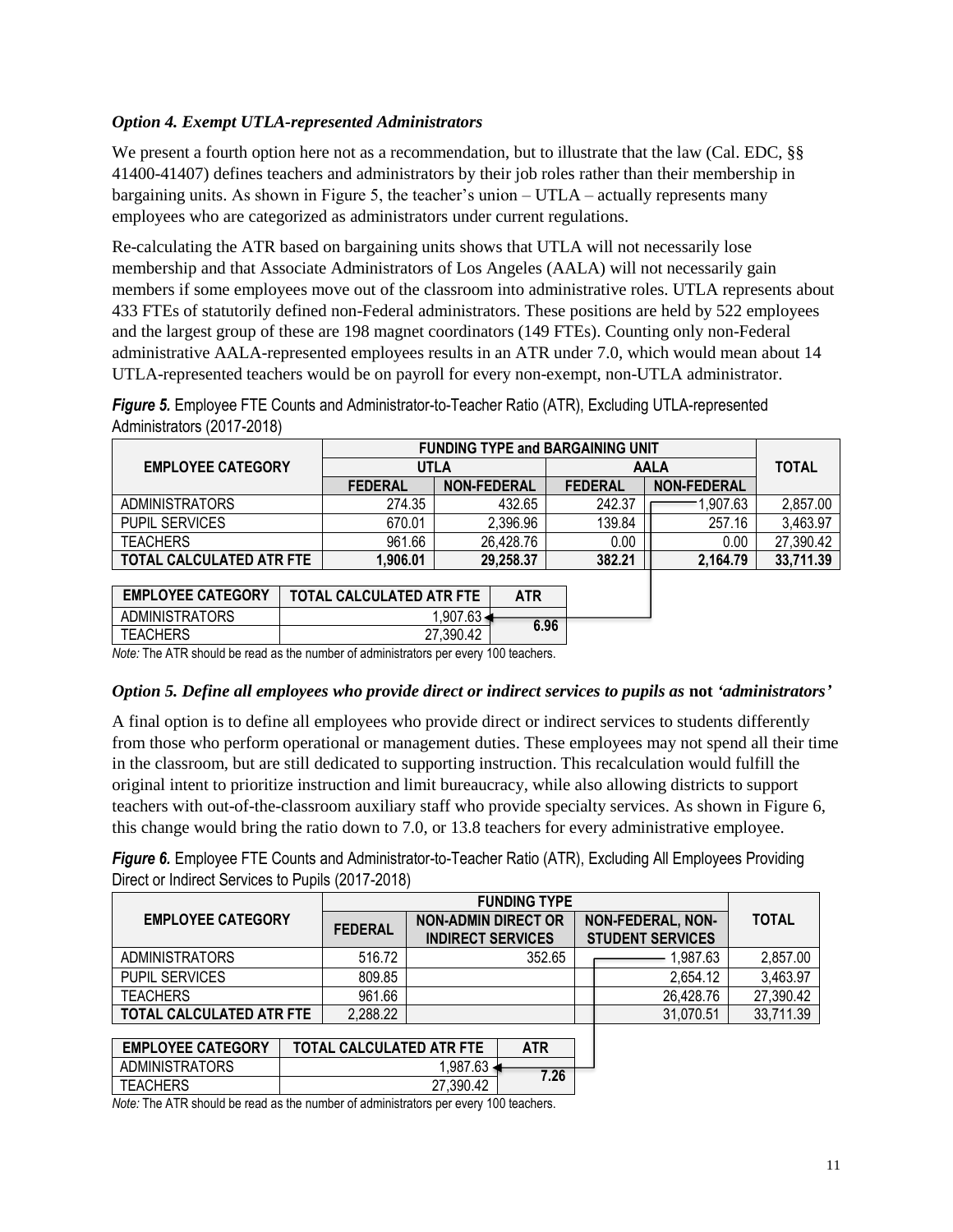#### **CONCLUSION**

State law prohibits the District from hiring more than 8 administrators for every 100 teachers (an 8.0 administrator-to-teacher ratio (ATR) or 1 administrator for every 12.5 teachers). **This proscribed ratio is not based on research or proven effective management or instructional practices.** It was originally conceived four decades ago in the context of a K-12 educational system that was dramatically different from the current environment, and it is disconnected from the current needs and realities of schools.

**As the preceding analysis demonstrates, the definition of 'administrator' is variable and arbitrary.** Since 1976, when the ATR requirement was introduced, the role of out-of-classroom employees has evolved beyond the bureaucratic management tasks de-valued in the original legislation. Today's socalled administrators are teacher coaches, curriculum experts, targeted student program advisors, restorative justice advisors, parent educators, and more. A substantial number are represented by UTLA. Most of them contribute to improved educational services by directly supporting teachers or students.

The ATR violation also only became a problem recently after the legislature gave additional authority over educational spending to local entities. The introduction of supplemental and concentration LCFF grants and an emphasis on supplementing services for high-needs students may be one factor that has led school leaders to hire additional support staff members.

Though the District overall employs 150 more administrators than permitted, the excess is distributed across the central office, local district offices, and schools. If the District reorganizes its regional system of school support offices, administrative employees will be distributed differently. **In determining which administrators are needed, it is less useful to ask** *where* **administrators work and more useful to ask**  *what* **they do.** The law requires entire districts—not schools—to adhere to the ratio. In LA. Unified, about 300 schools employ more than 1 administrator for every 12.5 teachers due to school-determined needs, including the court-ordered need for magnet coordinators, the legal requirement to provide services to special needs students, and the need to provide supplemental services to high-needs students.

The violation of the ATR requirement could bring a fine in the tens of millions of dollars to the District. However, the legislature has waived the penalty in the past and is expected to do so through 2021-2022. Nevertheless, if the law remains in effect, the District must make plans to comply or pay the penalty. Compliance could require hiring close to 2,000 more teachers or reducing the work force by at least 150 administrative employees. The former would mean finding at least \$200 million in ongoing revenue sources for salaries, and the latter might require constraining the choices of schools to determine their own needs, the capacity of district offices to support teachers in schools, and the ability to add supplemental positions to support students in need.

For these reasons—and because the expected waiver means the District has a couple of years to accomplish its goal—**the IAU recommends that the Board continue to support the Office of Government Relations in pursuing a legislative remedy that would add language to the Education Code regarding additional exemptions for the ATR calculations**. These exemptions may include all or some administrators who are magnet coordinators, supported by supplemental or concentration grants, otherwise grant-funded, or required by legal settlements. The IAU recommends something like Option 3 above, but the Board of Education and the Superintendent should agree to specific language. This legislative change would conceptually align the LCFF funding and accountability system—including the precept of local control—with the 1976 legislative intent to prioritize the classroom teacher and discourage excessive bureaucracy in school districts.